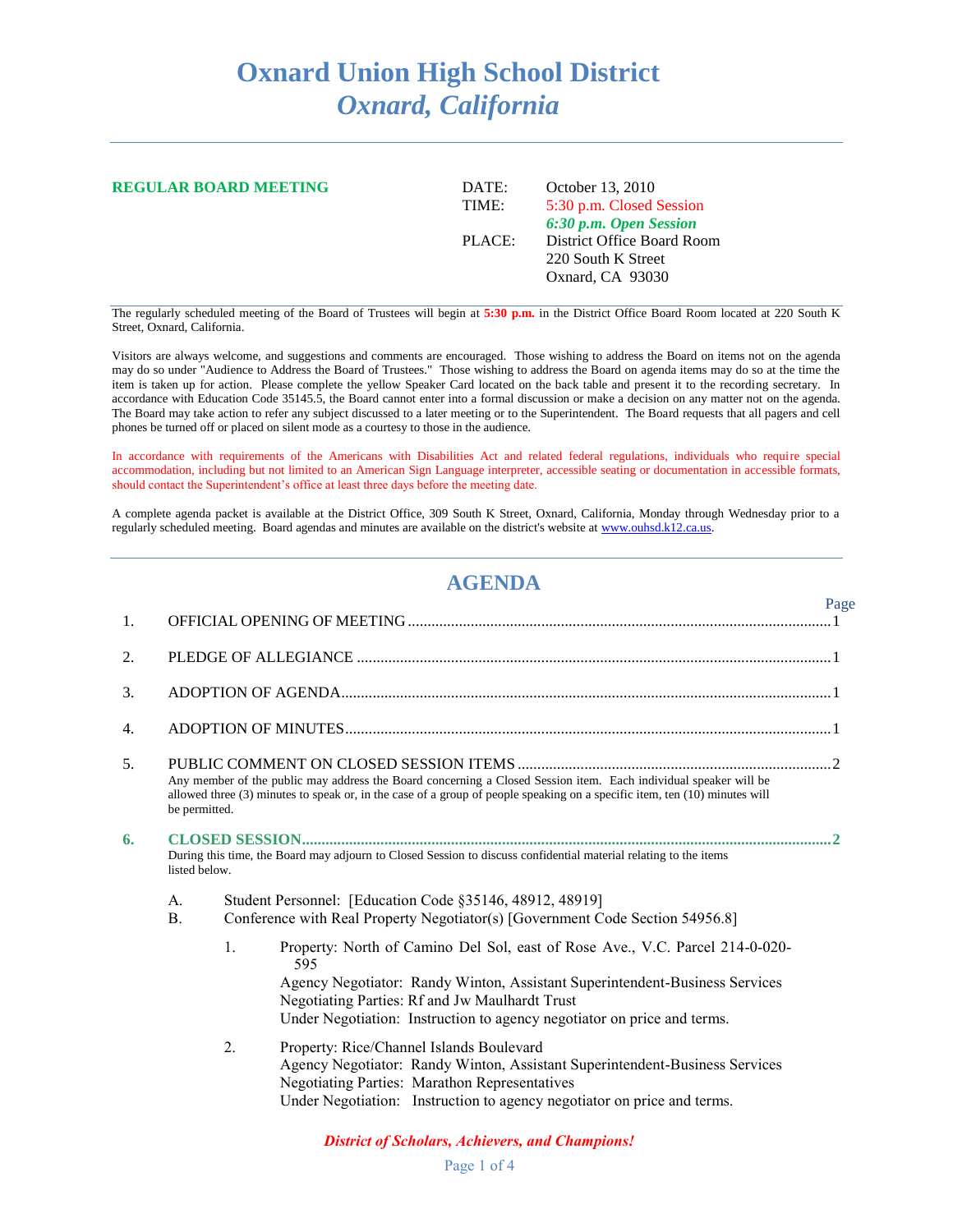Board Meeting Agenda

|     | October 13, 2010 |                                                                                                                                                                                                                                                                                                                              |      |  |  |
|-----|------------------|------------------------------------------------------------------------------------------------------------------------------------------------------------------------------------------------------------------------------------------------------------------------------------------------------------------------------|------|--|--|
| 6.  |                  |                                                                                                                                                                                                                                                                                                                              | Page |  |  |
|     | listed below.    | During this time, the Board may adjourn to Closed Session to discuss confidential material relating to the items                                                                                                                                                                                                             |      |  |  |
|     |                  | 3.<br>Property: 4646 Adolfo Road, Camarillo, V.C. Parcel 160-0-050-235                                                                                                                                                                                                                                                       |      |  |  |
|     |                  | Agency Negotiator: Randy Winton, Assistant Superintendent-Business Services                                                                                                                                                                                                                                                  |      |  |  |
|     |                  | Negotiating Parties: Leonard and Monica Teyssier Family Trust                                                                                                                                                                                                                                                                |      |  |  |
|     |                  | Under Negotiation: Instruction to agency negotiator on price and terms.                                                                                                                                                                                                                                                      |      |  |  |
| 7.  |                  | (Approximate time $-6:30$ p.m.)                                                                                                                                                                                                                                                                                              |      |  |  |
| 8.  |                  |                                                                                                                                                                                                                                                                                                                              |      |  |  |
|     |                  | Those persons wishing to address the Board may do so at this time by completing a yellow Speaker Card, located on                                                                                                                                                                                                            |      |  |  |
|     |                  | the back table, and presenting it to the recording secretary. Please address your comments to the Board President.                                                                                                                                                                                                           |      |  |  |
|     |                  | Individual presentations are limited to three (3) minutes each, or in the case of a group of people speaking on a<br>specific item, ten (10) minutes will be permitted. Please refer to the complete text of Oxnard Union High School<br>District Board Policy 910: Procedures for Communicating with the Board of Trustees. |      |  |  |
| 9.  |                  | <b>SUPERINTENDENT'S REPORTS:</b>                                                                                                                                                                                                                                                                                             |      |  |  |
|     | A.               |                                                                                                                                                                                                                                                                                                                              |      |  |  |
|     |                  | Opening of School<br>$\bullet$                                                                                                                                                                                                                                                                                               |      |  |  |
|     |                  | 2009-2010 Accomplishments - Phase I, Individual Schools<br>$\bullet$                                                                                                                                                                                                                                                         |      |  |  |
|     |                  | Preparations for Repayment to California Department of Education, Nutrition<br>$\bullet$<br><b>Services</b>                                                                                                                                                                                                                  |      |  |  |
|     |                  | Presented by Dr. Bob Carter, Superintendent                                                                                                                                                                                                                                                                                  |      |  |  |
|     | Β.               |                                                                                                                                                                                                                                                                                                                              |      |  |  |
|     |                  | <b>Facilities Master Plan</b>                                                                                                                                                                                                                                                                                                |      |  |  |
|     |                  | Presented by Mr. Stephen McFarland, Director of Maintenance, Operations and<br>Transportation                                                                                                                                                                                                                                |      |  |  |
|     | C.               |                                                                                                                                                                                                                                                                                                                              |      |  |  |
|     |                  | Recommendation Regarding School Facilities in City of Camarillo                                                                                                                                                                                                                                                              |      |  |  |
|     |                  | Presented by Dr. Bob Carter, Superintendent                                                                                                                                                                                                                                                                                  |      |  |  |
|     | D.               |                                                                                                                                                                                                                                                                                                                              |      |  |  |
|     |                  | Student Representative to the Board of Trustees                                                                                                                                                                                                                                                                              |      |  |  |
|     |                  | Presented by Kristina Cervi                                                                                                                                                                                                                                                                                                  |      |  |  |
| 10. |                  | <b>CONSENT CALENDAR:</b>                                                                                                                                                                                                                                                                                                     |      |  |  |
|     | A.               | Consideration of Approval of Student Expulsion by Voluntary Agreement of the School                                                                                                                                                                                                                                          |      |  |  |
|     |                  | Principal, the Student, and the Students' Parent/Guardian, as per Board Policy 5144,                                                                                                                                                                                                                                         |      |  |  |
|     | Β.               | Consideration of Approval of Non-Public School Placement for Student Case Number                                                                                                                                                                                                                                             |      |  |  |
|     |                  | Seven to Ten, 10-11, According to the Recommendation of the Student's IEP Team                                                                                                                                                                                                                                               |      |  |  |
|     |                  |                                                                                                                                                                                                                                                                                                                              |      |  |  |
|     | C.               |                                                                                                                                                                                                                                                                                                                              |      |  |  |
|     | D.               |                                                                                                                                                                                                                                                                                                                              |      |  |  |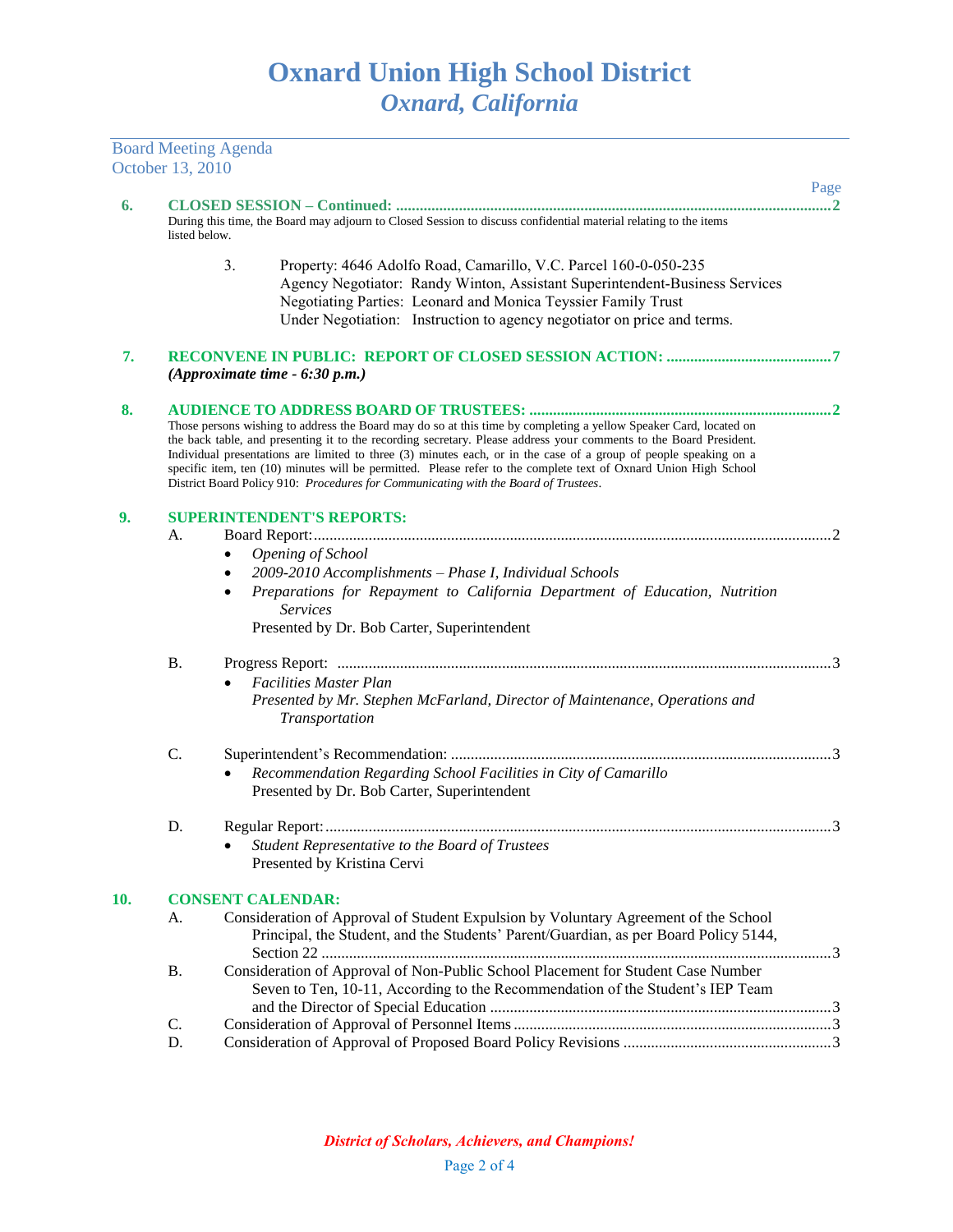#### Board Meeting Agenda October 13, 2010

| 10. |    | <b>CONSENT CALENDAR - Continued:</b>                                                    | Page |
|-----|----|-----------------------------------------------------------------------------------------|------|
|     | Е. | Consideration of Approval of Appointment of District Representative to the Oxnard Union |      |
|     |    |                                                                                         |      |
|     | F. | Consideration of Approval of School District Partnership Agreement between the          |      |
|     |    |                                                                                         |      |
|     | G. | Consideration of Approval of Quarterly Report of Administrative Regulation 1312(a) -    |      |
|     |    |                                                                                         |      |
|     | H. | Consideration of Waiver of California High School Exit Exam (CAHSEE) Requirements       |      |
|     |    |                                                                                         |      |
|     | Ι. |                                                                                         |      |
|     | J. | Consideration of Approval of Out of State Field Trip:                                   |      |
|     |    | Approval of HHS Trip Request for Two (2) Students and Two (2) Chaperones to             |      |
|     |    | Attend Childhood Youth Educational Services Workshops Sponsored by Military             |      |
|     |    | Child Coalition, in San Antonio, Texas, October 21-24, 2010 with two (2) days loss of   |      |
|     |    |                                                                                         |      |
|     | K. | Consideration of Approval of Notice of Completion of the Installation of Monopole and   |      |
|     |    | Prefabricated Structure at Hueneme High School by Inland Valley Construction Co.  5     |      |
|     | L. | Consideration of Approval of the Proposal from Jordan Gilbert & Bain Landscape          |      |
|     |    | Architects, Inc., for Professional Services for Drainage Repair at Hueneme High         |      |
|     |    |                                                                                         |      |
|     |    |                                                                                         |      |
|     | M. | Consideration of Approval of the Proposal from Jordan Gilbert & Bain Landscape          |      |
|     |    | Architects, Inc., for Professional Services for Classroom Conversion at Hueneme         |      |
|     |    |                                                                                         |      |
|     | N. | Consideration of Approval to Enter into an Agreement between Oxnard Union               |      |
|     |    | High School District, Adolfo Camarillo High School and Spanish Hills Country Club       |      |
|     | O. | Consideration of Approval of Renewal of Special Services Agreement with School          |      |
|     |    |                                                                                         |      |
|     | Ρ. |                                                                                         |      |
|     | Q. | Consideration of Approval to Award Architectural Contract for New Pool                  |      |
|     |    |                                                                                         |      |
|     | R. | Consideration of Approval to Award Architectural Contract for New Pool                  |      |
|     |    |                                                                                         |      |
|     | S. | Consideration of Approval of the Proposal from Hancock, Gonos & Park                    |      |
|     |    | Inc., for Services Pertaining to Career Technical Education Facilities Program          |      |
|     |    |                                                                                         |      |
|     | T. | Consideration of Approval of the Proposal from Jordan, Gilbert & Bain Landscape         |      |
|     |    | Architects, Inc., for Preparation of Construction Document Phase and                    |      |
|     |    | Administration of Construction for the Oxnard High School Pool Building Repair          |      |
|     |    |                                                                                         |      |
|     | U. | Consideration of Adoption of Resolution No. 10-68, Resolution to Change Authorized      |      |
|     |    |                                                                                         |      |
|     | V. | Consideration of Approval of Renewal of Agreement between Oxnard Union High School      |      |
|     |    |                                                                                         |      |
|     | W. | Consideration of Approval of Agreement between Oxnard Union High School District and    |      |
|     |    |                                                                                         |      |
|     | Х. | Consideration of Approval to Enter into an Agreement between Oxnard Union High          |      |

School District and Abbot & Burkhart Therapy ........................................................................7 Y. Consideration of Approval to Enter into an Agreement between Oxnard Union High School District and Golden Translating Services ......................................................................7